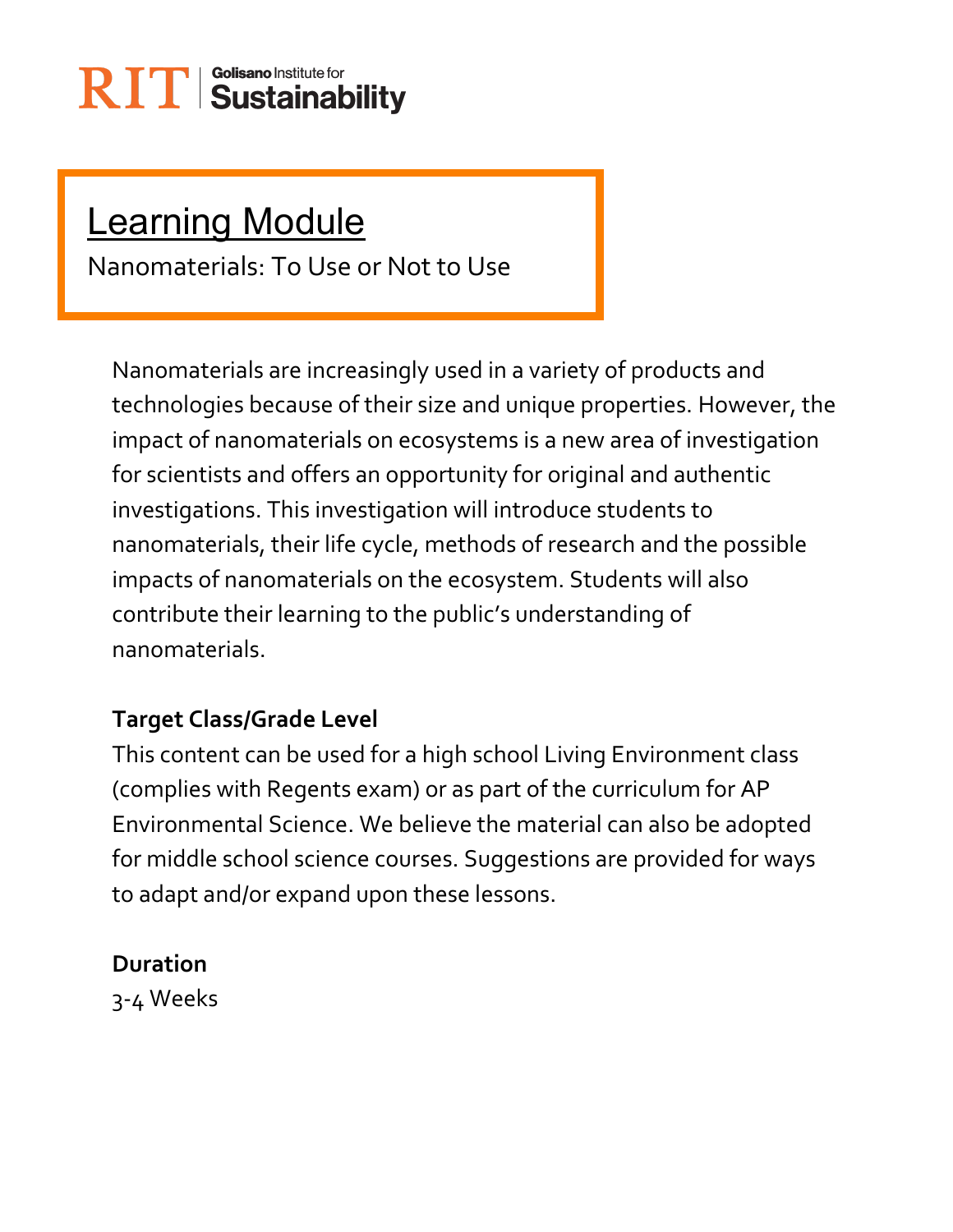### Lesson 1: Introduction to Nanomaterials

This lesson helps students begin to understand what nanomaterials are, how small they are relative to everyday items, why they are used, and the products/technologies they are used in. The content includes a PowerPoint presentation, a nano-product poster, and activity suggestions from the NISE Network.

#### **Questions Answered**

- What is a nanomaterial?
- How big is a nanomaterial?
- What do nanomaterials do?
- What products/technologies are they used in?

### **On This Site**

Presentation and nanoscale activities links from NISE Network

- Exploring Size Measure Yourself (NanoDays 08, 09, 10, 11, 14)
- Sizing Things Down card game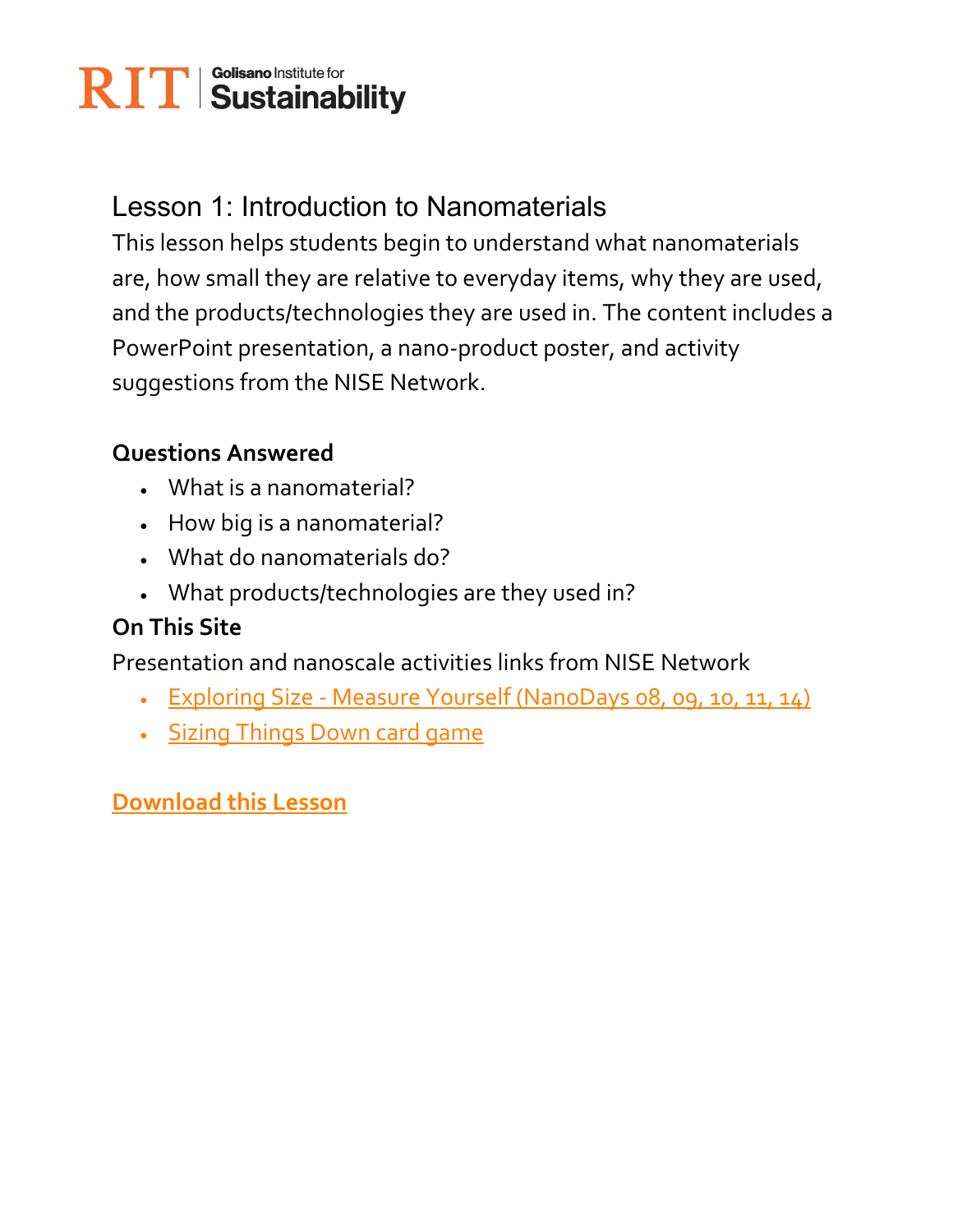### Lesson 2: An Introduction to Material Flows

Following traditional Industrial Ecology methods, this lesson guides students through a material life cycle to show where emerging pollutants such as nanomaterials come from and where they go throughout material and product manufacture, product use, and product disposal. The content includes a PowerPoint presentation, material flow visualization worksheets, and a Sankey diagram worksheet.

#### **Questions Answered**

- Where do nanomaterials come from and where do they go?
- How can you visualize material flows through earth and human systems?

### **On This Site**

- Presentation and Sankey diagram activity
- Presentation and class discussion ideas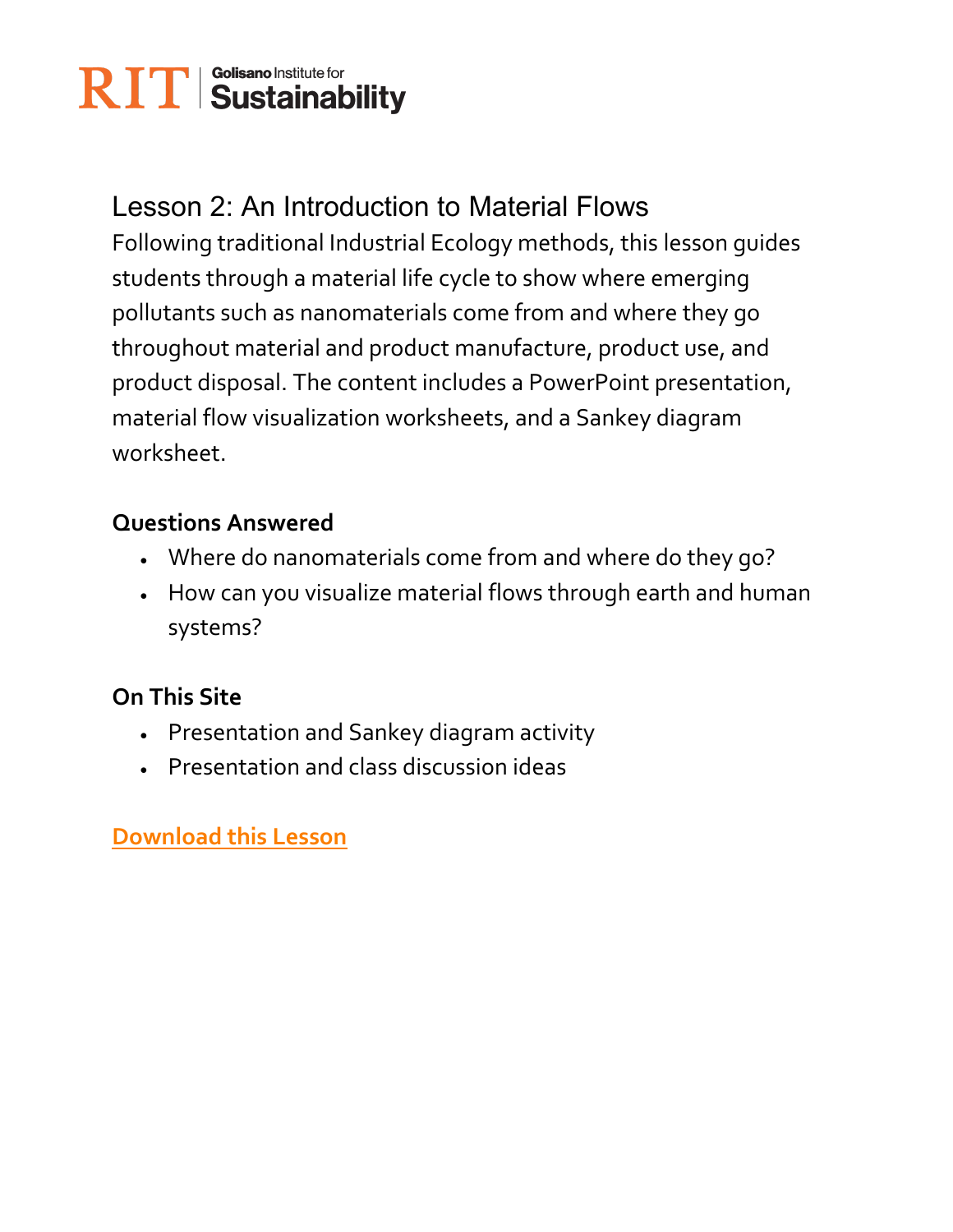### Lesson 3: Determining the Effects of Emerging Pollutants on the Environment

Students will learn how pollutants can move around different compartments of the earth (air, water, land), how pollutants can disrupt ecosystems, and will be introduced to ecotoxicology methods and experimentation. Contents include PowerPoint presentations, ecotoxicology experiment worksheets, and an example rubric.

### **Questions Answered**

- How do things move around the earth (air, water, land)?
- What is the natural world vs. human world?
- How can pollutants disrupt ecosystems?
- Introduction to ecotoxicology, lethal dose (LD50)
- How to design a toxicology experiment
- How to report results

### **On This Site**

 Presentations, class discussion ideas, and 72-hour ecotoxicology experimental design (salt, nano-TiO2) using Daphnia magna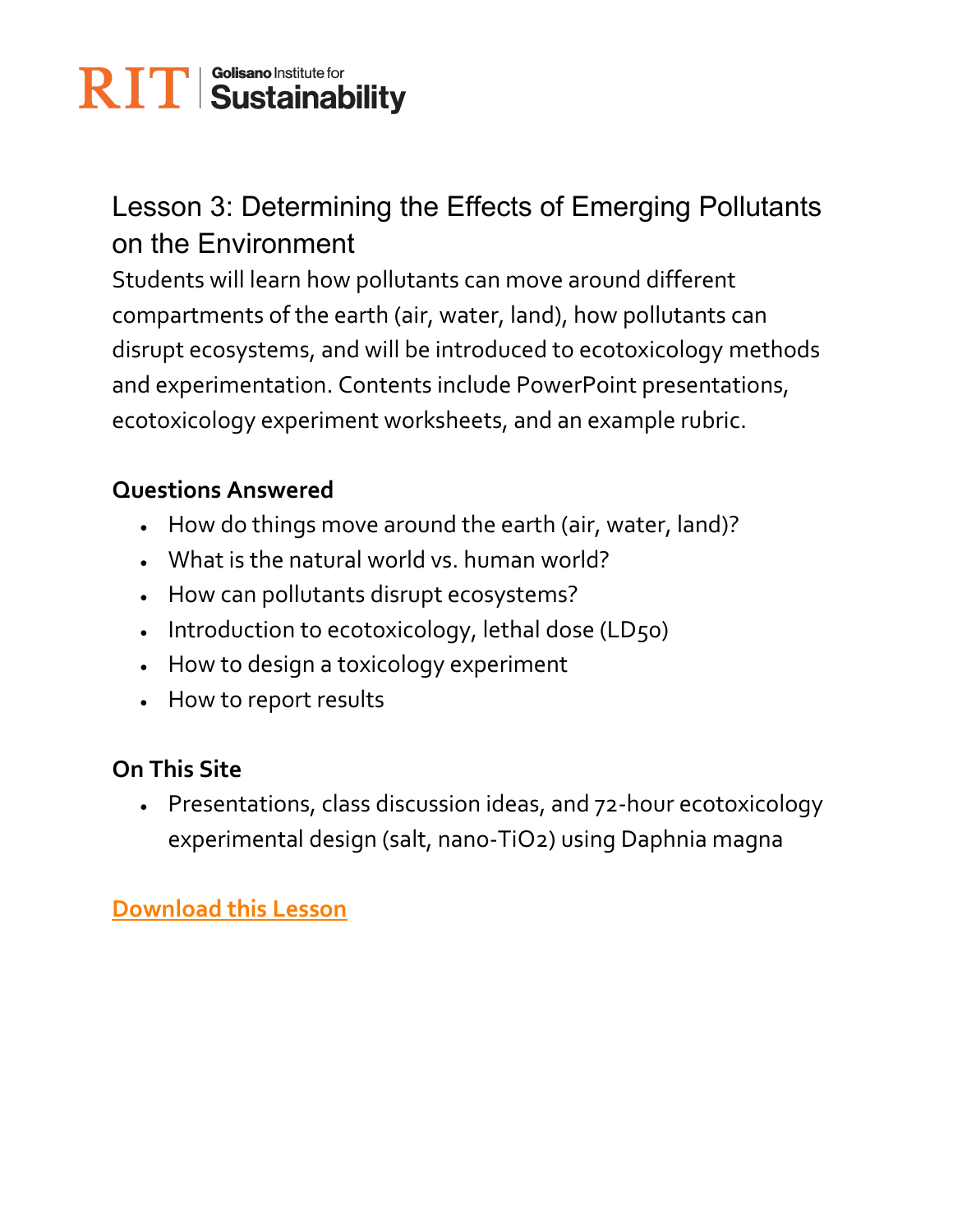### Lesson 4: Communicating Ecotoxicology Results

After completing an ecotoxicology experiment, students will learn about the importance of communicating their results to different audiences as well as best practices for doing so. The content of this final lesson contains a PowerPoint presentation, guidelines for reporting results (e.g. posters, PowerPoint presentations, videos, blogs), and examples of scientific communication at RIT.

#### **Process**

- Identify goals, audience, format
- Identify content
- Create content (poster, video, blog, presentation, etc.)
- Deliver content

### **On This Site**

Presentation, guidelines, and examples